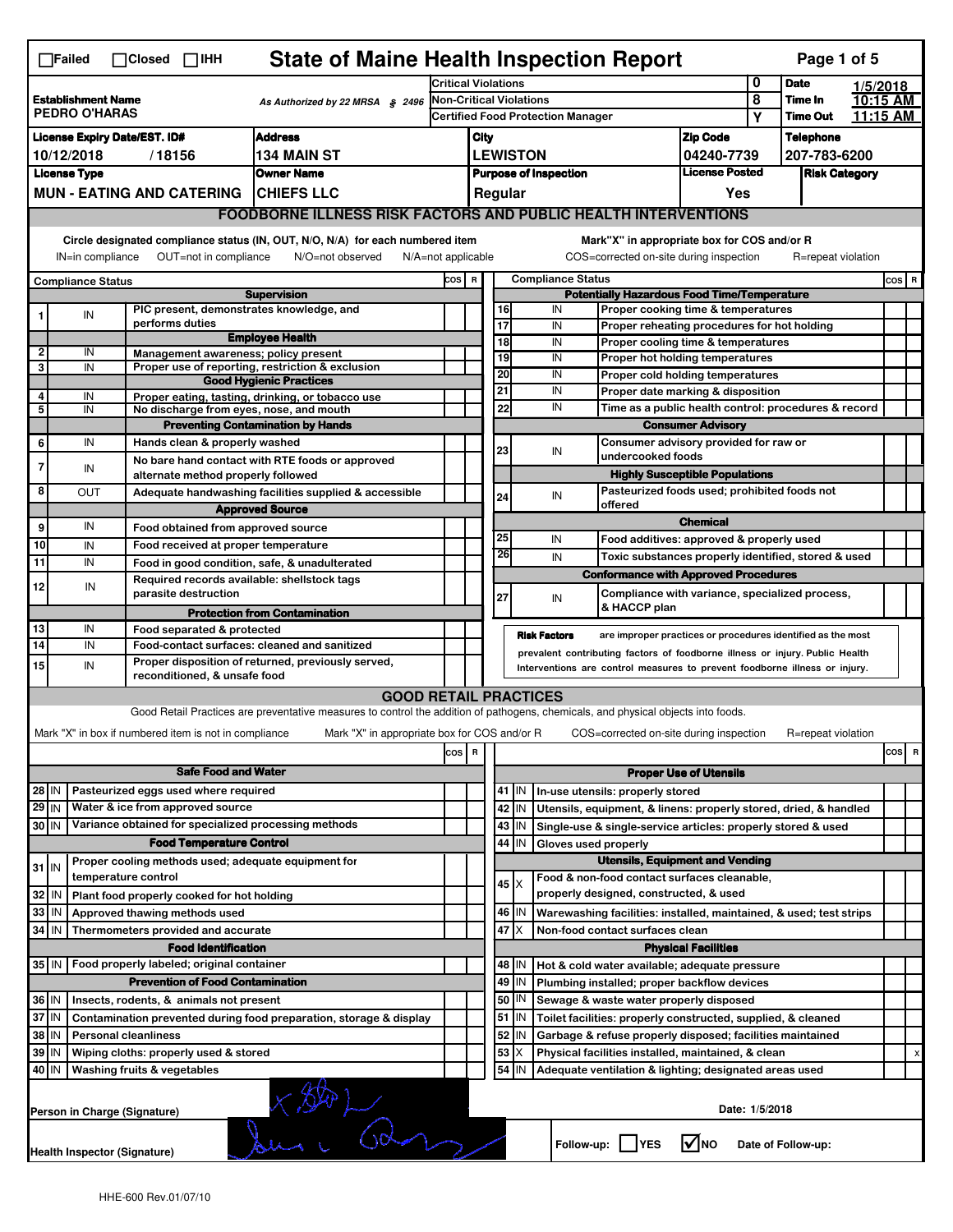|                                                      |                               | <b>State of Maine Health Inspection Report</b><br>Page 2 of 5                                        |
|------------------------------------------------------|-------------------------------|------------------------------------------------------------------------------------------------------|
| <b>Establishment Name</b><br><b>PEDRO O'HARAS</b>    |                               | 1/5/2018<br>Date<br>As Authorized by 22 MRSA § 2496                                                  |
| License Expiry Date/EST. ID#<br>/18156<br>10/12/2018 | <b>Address</b><br>134 MAIN ST | Zip Code<br>City / State<br><b>Telephone</b><br><b>LEWISTON</b><br>04240-7739<br>/ME<br>207-783-6200 |
|                                                      |                               | <b>Temperature Observations</b>                                                                      |
| Location                                             | <b>Temperature</b>            | <b>Notes</b>                                                                                         |
| chicken                                              | 38                            |                                                                                                      |
| cooler                                               | 38                            |                                                                                                      |
| rinse cycle                                          | 183                           |                                                                                                      |
| hot water                                            | 110 plus                      |                                                                                                      |
| cooler                                               | 40                            |                                                                                                      |
| wash cycle                                           | 150                           |                                                                                                      |
| walk-in cooler                                       | 39                            |                                                                                                      |
| black olives                                         | 39                            |                                                                                                      |

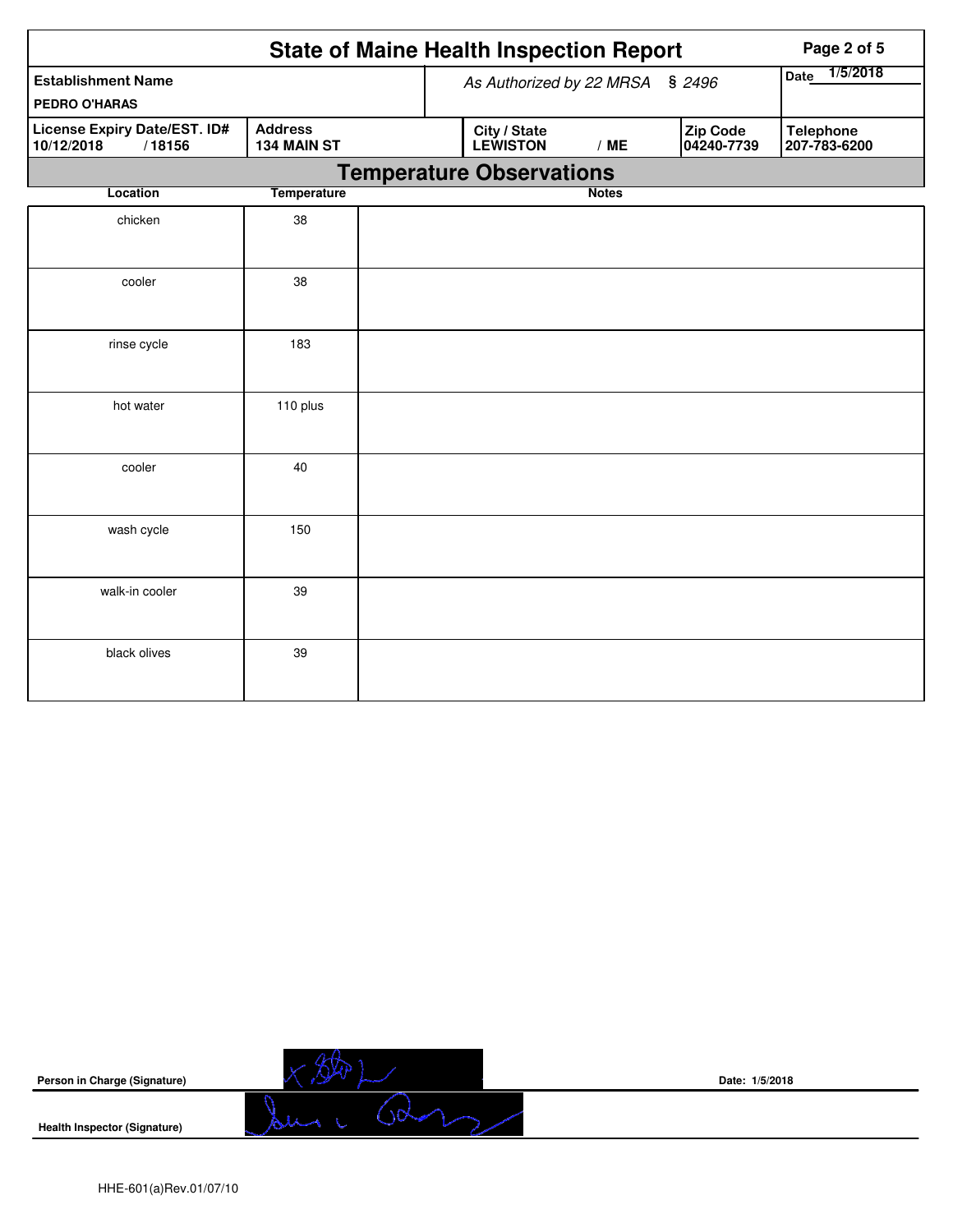| Date<br><b>Establishment Name</b><br><b>PEDRO O'HARAS</b><br>License Expiry Date/EST. ID#<br><b>Address</b><br>City / State<br><b>Zip Code</b><br><b>LEWISTON</b><br>10/12/2018<br>/18156<br><b>134 MAIN ST</b><br>ME<br>04240-7739<br><b>Observations and Corrective Actions</b><br>Violations cited in this report must be corrected within the time frames below, or as stated in sections<br>8-405.11 and 8-406.11 of the Food Code<br>8: 6-301.14: N: Hand wash signage not provided for employee hand sink or lavatory.<br>INSPECTOR NOTES: install handwashing signage back bar area<br>45: 4-101.19: N: Nonfood contact surfaces of equipment that requires frequent cleaning not constructed of a corrosion-resistant, nonabsorbent, and<br>smooth material.<br>INSPECTOR NOTES: remove broken handles pieces from refrigeration unit by fryolater<br>47: 4-602.13: N: Non-food contact surfaces are not cleaned at a frequency necessary to preclude accumulation of soil residues.<br><b>INSPECTOR NOTES: Clean refrigeration units</b><br>53: 6-101.11.(A): N: Indoor surfaces are not properly constructed as to be smooth, durable, and easily cleanable or constructed of nonabsorbent material<br>in areas of moisture.<br>INSPECTOR NOTES: replace missing or damaged floor tiles-paint shelving unit<br>53: 6-201.11: N: Floors, walls, and ceilings are not smooth and easily cleanable.<br>INSPECTOR NOTES: re-seal walk-in cooler floor<br>53: 6-201.13.(A): N: Floor and wall junctures are not enclosed and sealed.<br><b>INSPECTOR NOTES: Install cove base bar area</b><br>53: 6-201.16: N: Wall and ceiling coverings are not easily cleanable.<br>INSPECTOR NOTES: replace missing or damaged ceiling tiles | 1/5/2018 |  |  |
|----------------------------------------------------------------------------------------------------------------------------------------------------------------------------------------------------------------------------------------------------------------------------------------------------------------------------------------------------------------------------------------------------------------------------------------------------------------------------------------------------------------------------------------------------------------------------------------------------------------------------------------------------------------------------------------------------------------------------------------------------------------------------------------------------------------------------------------------------------------------------------------------------------------------------------------------------------------------------------------------------------------------------------------------------------------------------------------------------------------------------------------------------------------------------------------------------------------------------------------------------------------------------------------------------------------------------------------------------------------------------------------------------------------------------------------------------------------------------------------------------------------------------------------------------------------------------------------------------------------------------------------------------------------------------------------------------------------------------------------|----------|--|--|
|                                                                                                                                                                                                                                                                                                                                                                                                                                                                                                                                                                                                                                                                                                                                                                                                                                                                                                                                                                                                                                                                                                                                                                                                                                                                                                                                                                                                                                                                                                                                                                                                                                                                                                                                        |          |  |  |
|                                                                                                                                                                                                                                                                                                                                                                                                                                                                                                                                                                                                                                                                                                                                                                                                                                                                                                                                                                                                                                                                                                                                                                                                                                                                                                                                                                                                                                                                                                                                                                                                                                                                                                                                        |          |  |  |
|                                                                                                                                                                                                                                                                                                                                                                                                                                                                                                                                                                                                                                                                                                                                                                                                                                                                                                                                                                                                                                                                                                                                                                                                                                                                                                                                                                                                                                                                                                                                                                                                                                                                                                                                        |          |  |  |
|                                                                                                                                                                                                                                                                                                                                                                                                                                                                                                                                                                                                                                                                                                                                                                                                                                                                                                                                                                                                                                                                                                                                                                                                                                                                                                                                                                                                                                                                                                                                                                                                                                                                                                                                        |          |  |  |
|                                                                                                                                                                                                                                                                                                                                                                                                                                                                                                                                                                                                                                                                                                                                                                                                                                                                                                                                                                                                                                                                                                                                                                                                                                                                                                                                                                                                                                                                                                                                                                                                                                                                                                                                        |          |  |  |
|                                                                                                                                                                                                                                                                                                                                                                                                                                                                                                                                                                                                                                                                                                                                                                                                                                                                                                                                                                                                                                                                                                                                                                                                                                                                                                                                                                                                                                                                                                                                                                                                                                                                                                                                        |          |  |  |
|                                                                                                                                                                                                                                                                                                                                                                                                                                                                                                                                                                                                                                                                                                                                                                                                                                                                                                                                                                                                                                                                                                                                                                                                                                                                                                                                                                                                                                                                                                                                                                                                                                                                                                                                        |          |  |  |
|                                                                                                                                                                                                                                                                                                                                                                                                                                                                                                                                                                                                                                                                                                                                                                                                                                                                                                                                                                                                                                                                                                                                                                                                                                                                                                                                                                                                                                                                                                                                                                                                                                                                                                                                        |          |  |  |
|                                                                                                                                                                                                                                                                                                                                                                                                                                                                                                                                                                                                                                                                                                                                                                                                                                                                                                                                                                                                                                                                                                                                                                                                                                                                                                                                                                                                                                                                                                                                                                                                                                                                                                                                        |          |  |  |
|                                                                                                                                                                                                                                                                                                                                                                                                                                                                                                                                                                                                                                                                                                                                                                                                                                                                                                                                                                                                                                                                                                                                                                                                                                                                                                                                                                                                                                                                                                                                                                                                                                                                                                                                        |          |  |  |
|                                                                                                                                                                                                                                                                                                                                                                                                                                                                                                                                                                                                                                                                                                                                                                                                                                                                                                                                                                                                                                                                                                                                                                                                                                                                                                                                                                                                                                                                                                                                                                                                                                                                                                                                        |          |  |  |
|                                                                                                                                                                                                                                                                                                                                                                                                                                                                                                                                                                                                                                                                                                                                                                                                                                                                                                                                                                                                                                                                                                                                                                                                                                                                                                                                                                                                                                                                                                                                                                                                                                                                                                                                        |          |  |  |
|                                                                                                                                                                                                                                                                                                                                                                                                                                                                                                                                                                                                                                                                                                                                                                                                                                                                                                                                                                                                                                                                                                                                                                                                                                                                                                                                                                                                                                                                                                                                                                                                                                                                                                                                        |          |  |  |
|                                                                                                                                                                                                                                                                                                                                                                                                                                                                                                                                                                                                                                                                                                                                                                                                                                                                                                                                                                                                                                                                                                                                                                                                                                                                                                                                                                                                                                                                                                                                                                                                                                                                                                                                        |          |  |  |
|                                                                                                                                                                                                                                                                                                                                                                                                                                                                                                                                                                                                                                                                                                                                                                                                                                                                                                                                                                                                                                                                                                                                                                                                                                                                                                                                                                                                                                                                                                                                                                                                                                                                                                                                        |          |  |  |
|                                                                                                                                                                                                                                                                                                                                                                                                                                                                                                                                                                                                                                                                                                                                                                                                                                                                                                                                                                                                                                                                                                                                                                                                                                                                                                                                                                                                                                                                                                                                                                                                                                                                                                                                        |          |  |  |
|                                                                                                                                                                                                                                                                                                                                                                                                                                                                                                                                                                                                                                                                                                                                                                                                                                                                                                                                                                                                                                                                                                                                                                                                                                                                                                                                                                                                                                                                                                                                                                                                                                                                                                                                        |          |  |  |
|                                                                                                                                                                                                                                                                                                                                                                                                                                                                                                                                                                                                                                                                                                                                                                                                                                                                                                                                                                                                                                                                                                                                                                                                                                                                                                                                                                                                                                                                                                                                                                                                                                                                                                                                        |          |  |  |
|                                                                                                                                                                                                                                                                                                                                                                                                                                                                                                                                                                                                                                                                                                                                                                                                                                                                                                                                                                                                                                                                                                                                                                                                                                                                                                                                                                                                                                                                                                                                                                                                                                                                                                                                        |          |  |  |
| 53: 6-501.12: N: The physical facilities are not clean.                                                                                                                                                                                                                                                                                                                                                                                                                                                                                                                                                                                                                                                                                                                                                                                                                                                                                                                                                                                                                                                                                                                                                                                                                                                                                                                                                                                                                                                                                                                                                                                                                                                                                |          |  |  |
| INSPECTOR NOTES: clean floors and walls                                                                                                                                                                                                                                                                                                                                                                                                                                                                                                                                                                                                                                                                                                                                                                                                                                                                                                                                                                                                                                                                                                                                                                                                                                                                                                                                                                                                                                                                                                                                                                                                                                                                                                |          |  |  |

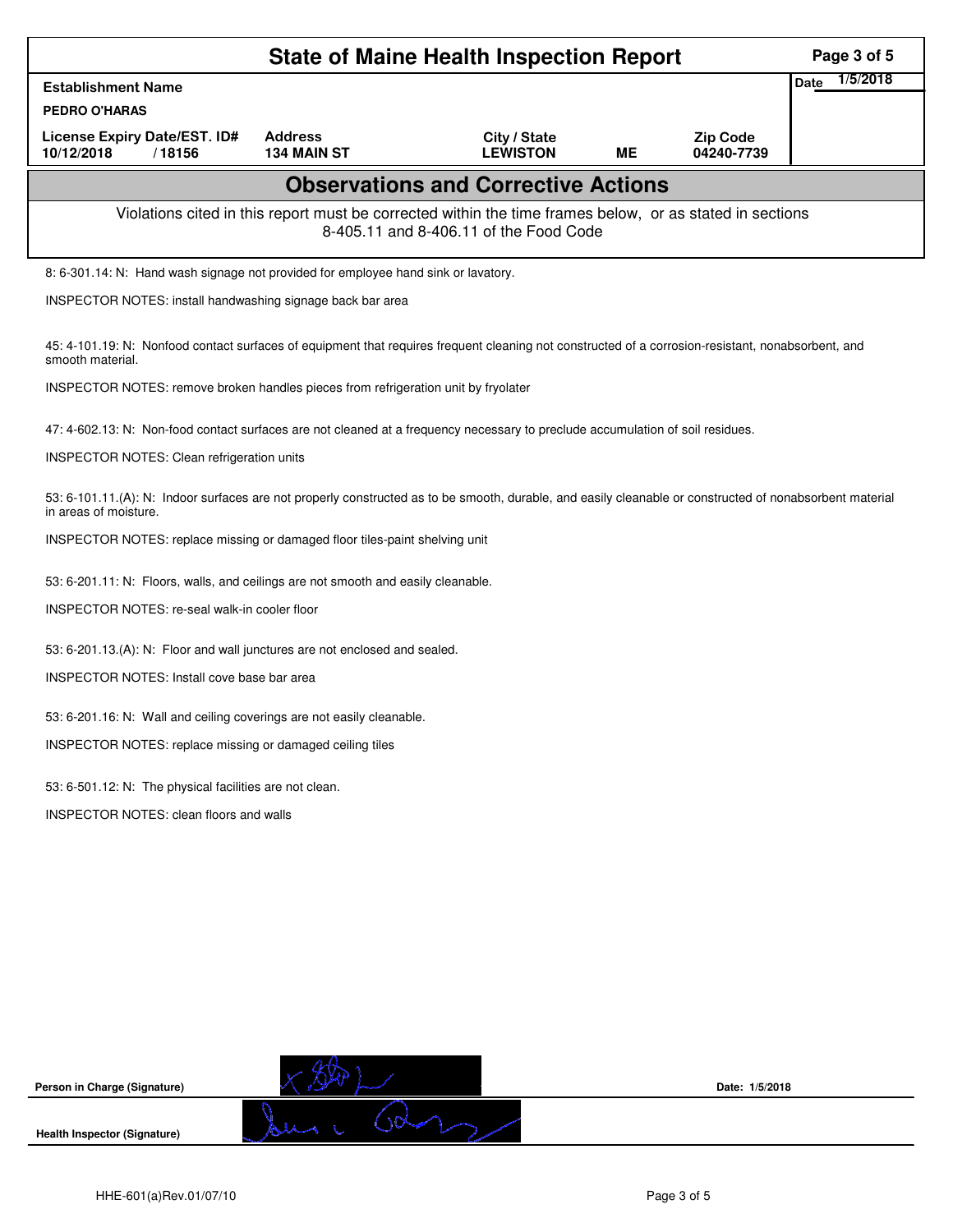| <b>State of Maine Health Inspection Report</b>       |                                      |                                 |    |                               |                  |  |  |  |
|------------------------------------------------------|--------------------------------------|---------------------------------|----|-------------------------------|------------------|--|--|--|
| <b>Establishment Name</b>                            |                                      |                                 |    |                               | 1/5/2018<br>Date |  |  |  |
| <b>PEDRO O'HARAS</b>                                 |                                      |                                 |    |                               |                  |  |  |  |
| License Expiry Date/EST. ID#<br>10/12/2018<br>/18156 | <b>Address</b><br><b>134 MAIN ST</b> | City / State<br><b>LEWISTON</b> | MЕ | <b>Zip Code</b><br>04240-7739 |                  |  |  |  |
| <b>Inspection Notes</b>                              |                                      |                                 |    |                               |                  |  |  |  |

# RED FOLDER-EMPLOYEE HEALTH POLICY

Employee Health Policy left and explained the policy with the PIC.Please retain information as you will be asked next year during your inspection to provide the employee Health Policy information which was left with the PIC.

### Certified Food Protection Manager

Unless directed otherwise, all Eating Establishments are required to submit a copy of their Certified Food Protection Manager (CFPM) certificate. A CFPM must be hired within 90 days of a new eating establishment opening or when a CFPM leaves employment. For a list of CFPM courses and trainers go to http://www.maine.gov/healthinspection/training.htm

Please provide a copy of this certification(s) to your inspector [Susan Reny ] by emailing to [ sreny@lewistonmaine.gov ] or faxing to 207-795-5071. A copy may also be sent to Carol Gott, Health Inspection Program, 286 Water St. 3rd Floor, Augusta, ME 04333 or carol.gott@maine.gov.

Please include the name of your establishment and the establishment ID# with your certification(s).

2013 Maine Food Code Adoption

The Maine Food Code was adopted in October of 2013. Please refer to our website for a copy,

http://www.maine.gov/healthinspection. Following are a few of the major changes:

• No Bare Hand Contact with Ready-To-Eat Food. Handlers are required to use gloves, utensils, deli papers, etc., to avoid bare hand contact with ready-to-eat food;

- Establishments must have clean-up procedures for employees to follow following vomiting and diarrheal events;
- Responsibilities of the person in charge for ill employees (exclusions and restrictions); and,
- Date marking of Ready-to-eat potentially hazardous foods.

## Violation Correction Timeframe

Critical violations should be corrected on site, but in any event, within 10 days. The licensee must contact the inspector when the critical violation has been addressed at 207-( 513-3125 Ext 3224 ) or email ( sreny@lewistonmaine.gov ). Non-critical violations must be corrected within 30 days. Failure to satisfactorily correct these violations before the follow-up inspection may result in enforcement proceedings by the Department to include fines and penalties, which are outlined in Sections 7, 8 and 9 of the Rules Relating to the Administration and Enforcement of Establishments Licensed by the Health Inspection Program available at http://www.maine.gov/healthinspection. License renewals can be denied if violations are not corrected within the noted timeframes.

### C= Critical violation and NC= Non-critical violation

"Critical violation" means a provision of the Food Code that, if in non-compliance, is more likely than other violations to contribute to food contamination, illness or environmental health hazard.

### Additional Inspection Fee

License fees provide for two inspections per year. When additional inspections are required, the Department may charge an additional \$100 fee to cover the costs of each additional inspection or visit.

### Document Retention/Posting

Pursuant to the Maine Food Code, the establishment's current license must be displayed. In addition, a sign or placard must be posted in a conspicuous area notifying consumers that a copy of the most recent inspection report is available upon request. CFPM certificates must be posted in a conspicuous area and must be available to the Department upon request. CFPM : Rebecca Holden exp 12/1/2021